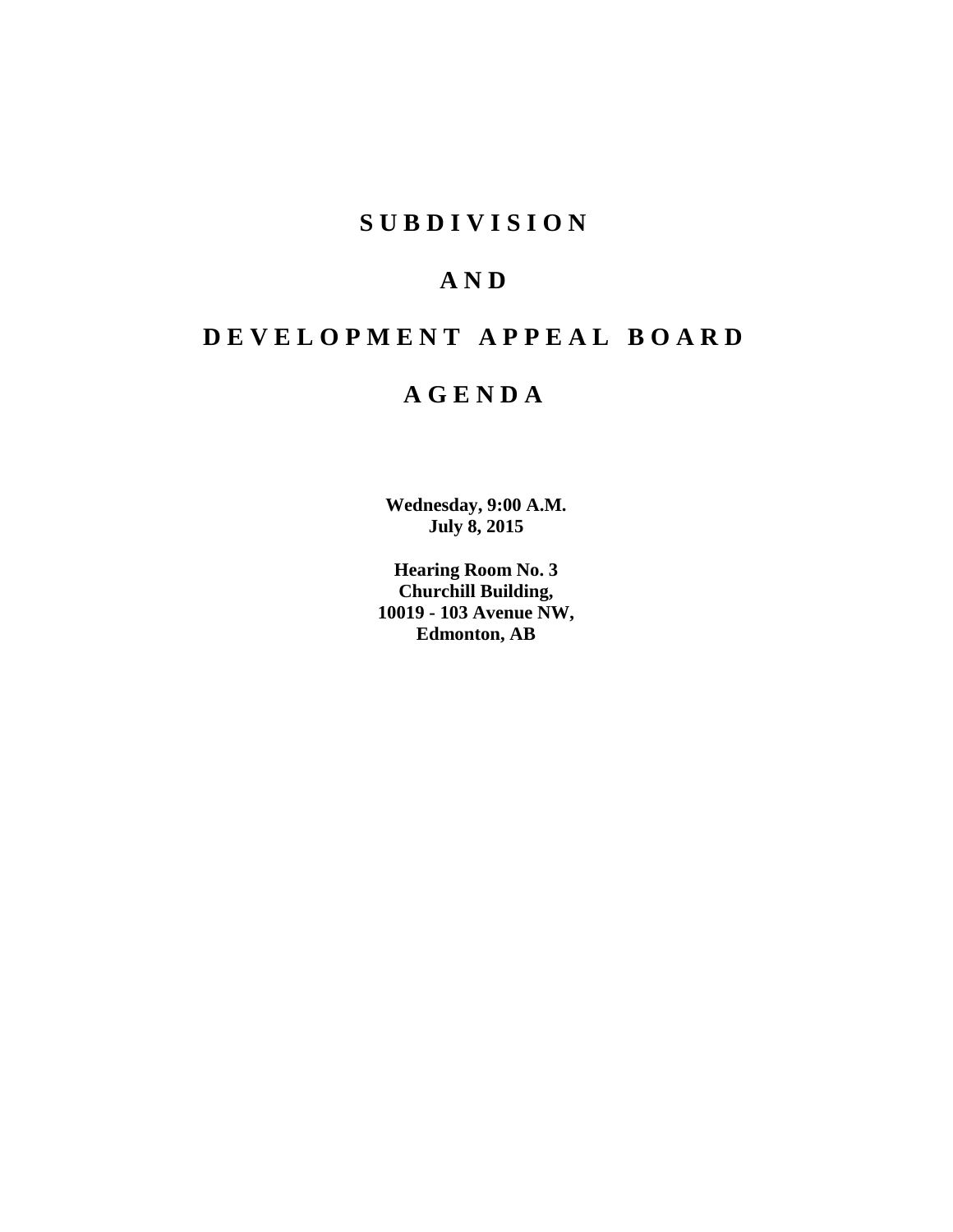## **SUBDIVISION AND DEVELOPMENT APPEAL BOARD HEARING ROOM NO. 3**

| 9:00 A.M.    | SDAB-D-15-147 | Construct exterior alterations, 3 additions and<br>parking lot changes to a Public Education<br>Service building (adding 5720 sq.m. of Floor<br>Area; develop a new parking lot, 61 spaces;<br>expanding existing parking lot, 51 spaces;<br>adding new loading spaces; revise landscaping;<br>creating a student drop-off area) |  |
|--------------|---------------|----------------------------------------------------------------------------------------------------------------------------------------------------------------------------------------------------------------------------------------------------------------------------------------------------------------------------------|--|
|              |               | 2019 - Leger Road NW, 2051 - Leger Road<br>NW, 2007 - Leger Road NW, 2019 - Leger<br>Road NW                                                                                                                                                                                                                                     |  |
|              |               | Project No.: 164518119-001                                                                                                                                                                                                                                                                                                       |  |
| <b>NOTE:</b> |               | Unless otherwise stated, all references to "Section numbers" refer to<br>the authority under the Edmonton Zoning Bylaw 12800.                                                                                                                                                                                                    |  |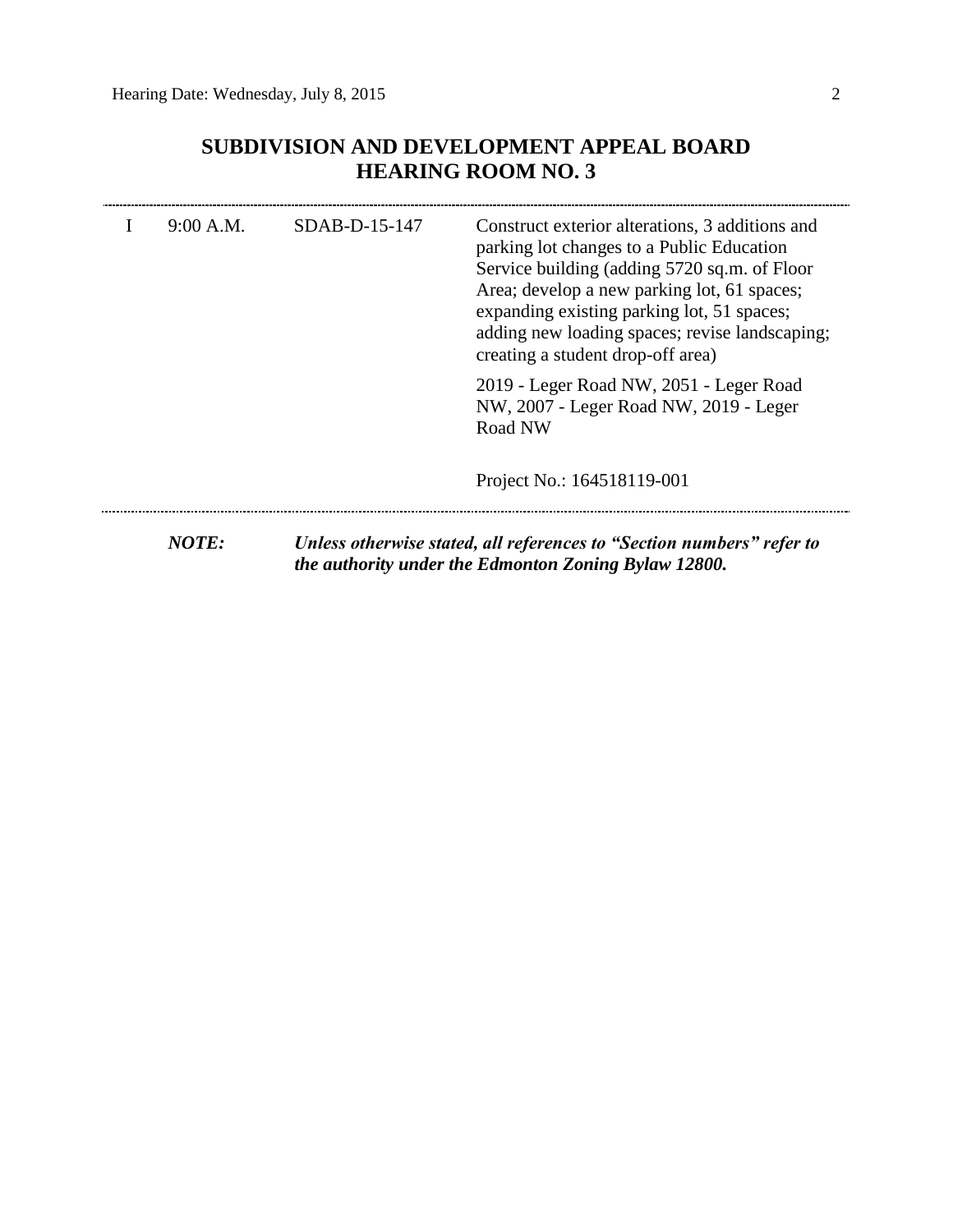#### **ITEM I: 9:00 A.M. FILE: SDAB-D-15-147**

#### AN APPEAL FROM THE DECISION OF THE DEVELOPMENT OFFICER BY AN ADJACENT PROPERTY OWNER

APPLICATION NO.: 164518119-001

| <b>APPLICATION TO:</b>                               | Construct exterior alterations, 3 additions<br>and parking lot changes to a Public<br>Education Service building (adding 5720<br>sq.m. of Floor Area; develop a new<br>parking lot, 61 spaces; expanding existing<br>parking lot, 51 spaces; adding new loading<br>spaces; revise landscaping; creating a<br>student drop-off area) |
|------------------------------------------------------|-------------------------------------------------------------------------------------------------------------------------------------------------------------------------------------------------------------------------------------------------------------------------------------------------------------------------------------|
| DECISION OF THE<br>DEVELOPMENT AUTHORITY:            | Approved with Conditions                                                                                                                                                                                                                                                                                                            |
| <b>DECISION DATE:</b>                                | May 28, 2015                                                                                                                                                                                                                                                                                                                        |
| <b>DATE OF APPEAL:</b>                               | June 10, 2015; June 15, 2015                                                                                                                                                                                                                                                                                                        |
| <b>NOTIFICATION PERIOD:</b>                          | Jun 4, 2015 through Jun 17, 2015                                                                                                                                                                                                                                                                                                    |
| <b>MUNICIPAL DESCRIPTION</b><br>OF SUBJECT PROPERTY: | 2019 - Leger Road NW, 2051-Leger Road<br><b>NW</b>                                                                                                                                                                                                                                                                                  |
| <b>LEGAL DESCRIPTION:</b>                            | Lot 52-53, Blk 163 Plan 0922485; Lot 54,<br>Blk 163 Plan 0922485                                                                                                                                                                                                                                                                    |
| ZONE:                                                | US Public Utility Zone                                                                                                                                                                                                                                                                                                              |
| <b>OVERLAY:</b>                                      | N/A                                                                                                                                                                                                                                                                                                                                 |
| <b>STATUTORY PLAN:</b>                               | N/A                                                                                                                                                                                                                                                                                                                                 |
|                                                      |                                                                                                                                                                                                                                                                                                                                     |

#### DEVELOPMENT OFFICER'S DECISION

APPROVED - The proposed development is approved subject to the following conditions:

1) PRIOR TO THE RELEASE OF DRAWINGS FOR BUILDING PERMIT REVIEW, the applicant or property owner shall pay a Notification Fee of \$100.00.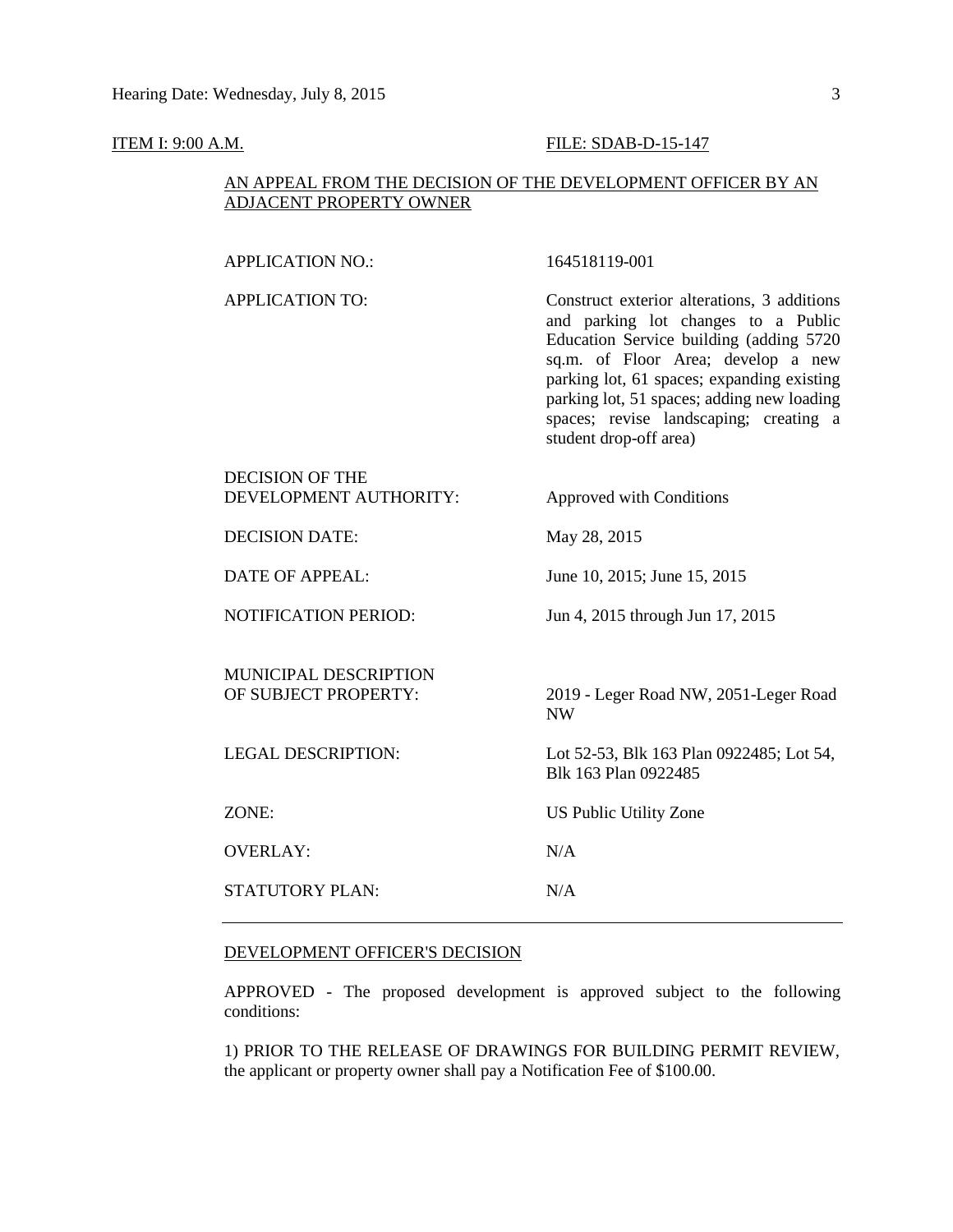2) PRIOR TO THE RELEASE OF DRAWINGS FOR BUILDING PERMIT REVIEW, the applicant or property owner shall pay a Lot Grading Fee of \$333.04.

3) PRIOR TO THE RELEASE OF DRAWINGS FOR BUILDING PERMIT REVIEW, the applicant or property owner shall pay a Sanitary Sewer Trunk Fund fee of \$9,517.26. All assessments are based upon information currently available to the City. The SSTF charges are quoted for the calendar year in which the development permit is granted. The final applicable rate is subject to change based on the year in which the payment is collected by the City of Edmonton.

4) PRIOR TO THE RELEASE OF DRAWINGS FOR BUILDING PERMIT REVIEW, the applicant or property owner shall provide a guaranteed security to ensure that landscaping is provided and maintained for two growing seasons. The Landscape Security may be held for two full years after the landscaping has been completed. This security may take the following forms:

- a) cash to a value equal to 100% of the established landscaping costs; or
- b) an irrevocable letter of credit having a value equivalent to 100% of the established landscaping costs.

Any letter of credit shall allow for partial draws. If the landscaping is not completed in accordance with the approved Landscape Plan(s) within one growing season after completion of the development or if the landscaping is not well maintained and in a healthy condition two growing seasons after completion of the landscaping, the City may draw on the security for its use absolutely. Reference Section 55.6.

5) PRIOR TO THE RELEASE OF DRAWINGS FOR BUILDING PERMIT REVIEW, the owner must enter into a Municipal Improvement Agreement with the City for the following improvements:

- installation of a zebra marked crosswalk with curb ramps and signage on Leger Road. Engineering drawings are not required for this Agreement. However, construction must meet the City of Edmonton Design and Construction Standards. The Agreement must be signed by the property owner and returned to Transportation Services to the attention of Loli Fernandz (780-944-7683) including an irrevocable Letter of Credit in the amount of \$7,000.00 to cover 100% of construction costs. The Agreement will be forwarded directly to the owner for his signature.

6) All access locations and curb crossings shall have the approval of the City Transportation and Streets Department prior to the start of construction. Reference Section 53(1).

7) A zebra crosswalk with curb ramps and signage is required with the development of the parking lot on Leger Road located on the east side of the parking lot access, as shown on the Enclosure.

8) Access from the site to the north alignment and south alignment of Leger Road exists. The existing access to the north alignment of Leger Road will provide access to an expanded parking lot.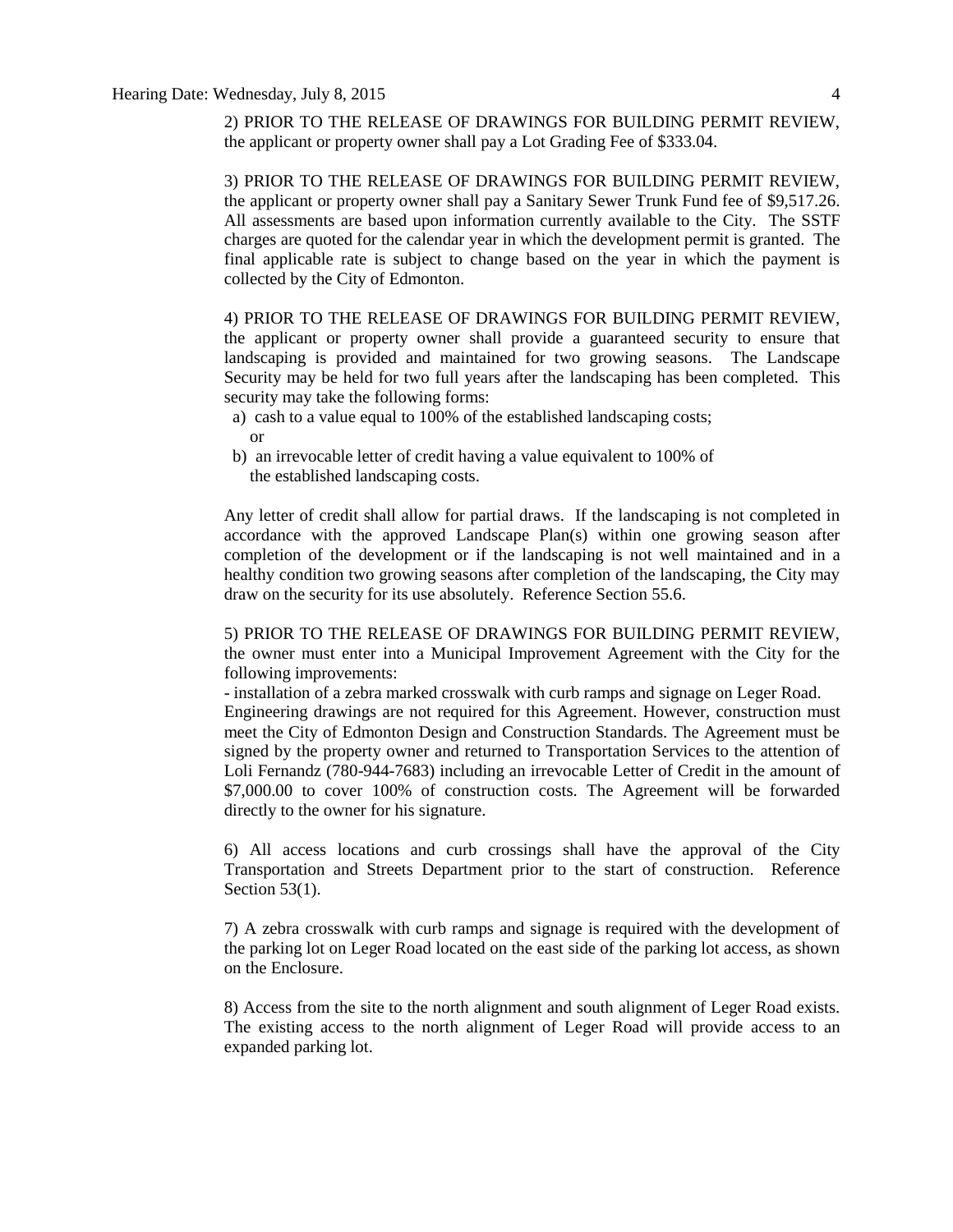#### Hearing Date: Wednesday, July 8, 2015 5

The existing access from the south alignment of Leger Road provides access to the southerly expanded parking lot and to the designated drop off area I front of the high school. Any modification to the existing accesses requires the review and approval of Transportation Services.

9) A barrier fence of a minimum height of 1.2 m must be provided to separate the drop off area from the internal access road to direct the student to the onsite pedestrian crossing location, as shown on the Enclosure.

10) The applicant has proposed to expand the existing parent drop-off / pick up stalls by 10 stalls (existing 15 stalls / proposed 25 stalls) located on the internal loop road adjacent to the school. Our Department has no concerns with the proposal subject to appropriate signage indicating the drop off/ pick up location and time restriction.

11) The proposed internal sidewalk connection from the north alignment of Leger Road to the building addition is at an acceptable location as shown on the Enclosure.

12) The proposed parking lot on the north side of the school and the expanded parking lot on the south of the school are acceptable as shown on the Enclosure.

13) There may be utilities within road right-of-way not specified that must be considered during construction. The owner / applicant is responsible for the location of all underground and above ground utilities and maintaining required clearances as specified by the utility companies. Alberta One-Call (1-800-242-3447) and Shaw Cable (1-866- 344-7429; www.digshaw.ca) should be contacted at least two weeks prior to the work beginning to have utilities located. Any costs associated with relocations and / or removals shall be at the expense of the owner / applicant.

14) Any hoarding or construction taking place on road right-of-way requires an OSCAM (On-Street Construction and Maintenance) permit. It should be noted that the hoarding must not damage boulevard trees. The owner or Prime Contractor must apply for OSCAM online at: http:www.edmonton.ca/bylaws\_licences/licences\_permits/oscampermit-request.aspx.

15) Any sidewalk or boulevard damage occurring as a result of construction traffic must be restored to the satisfaction of Transportation Services, as per Section 15.5(f) of the Zoning Bylaw. The alley, sidewalks and boulevard will be inspected by Transportation Services prior to construction, and gain one construction is complete. All expenses incurred for repair are to be borne by the owner.

16) In order to minimize potential conflicts at the site and to ensure neighbourhood notification of the project is provided, please contact Brian Brown, Parks Operations Coordinator at 780-495-5927, and Laura Shewchuk, Community Recreation Coordinator at 780 944 5406 to advise of the timing and type of work to take place prior to start of construction.

17) Bicycle parking (a minimum of 50 spaces) shall be provided in accordance to Section 54.3 and to the satisfaction of the Development Officer.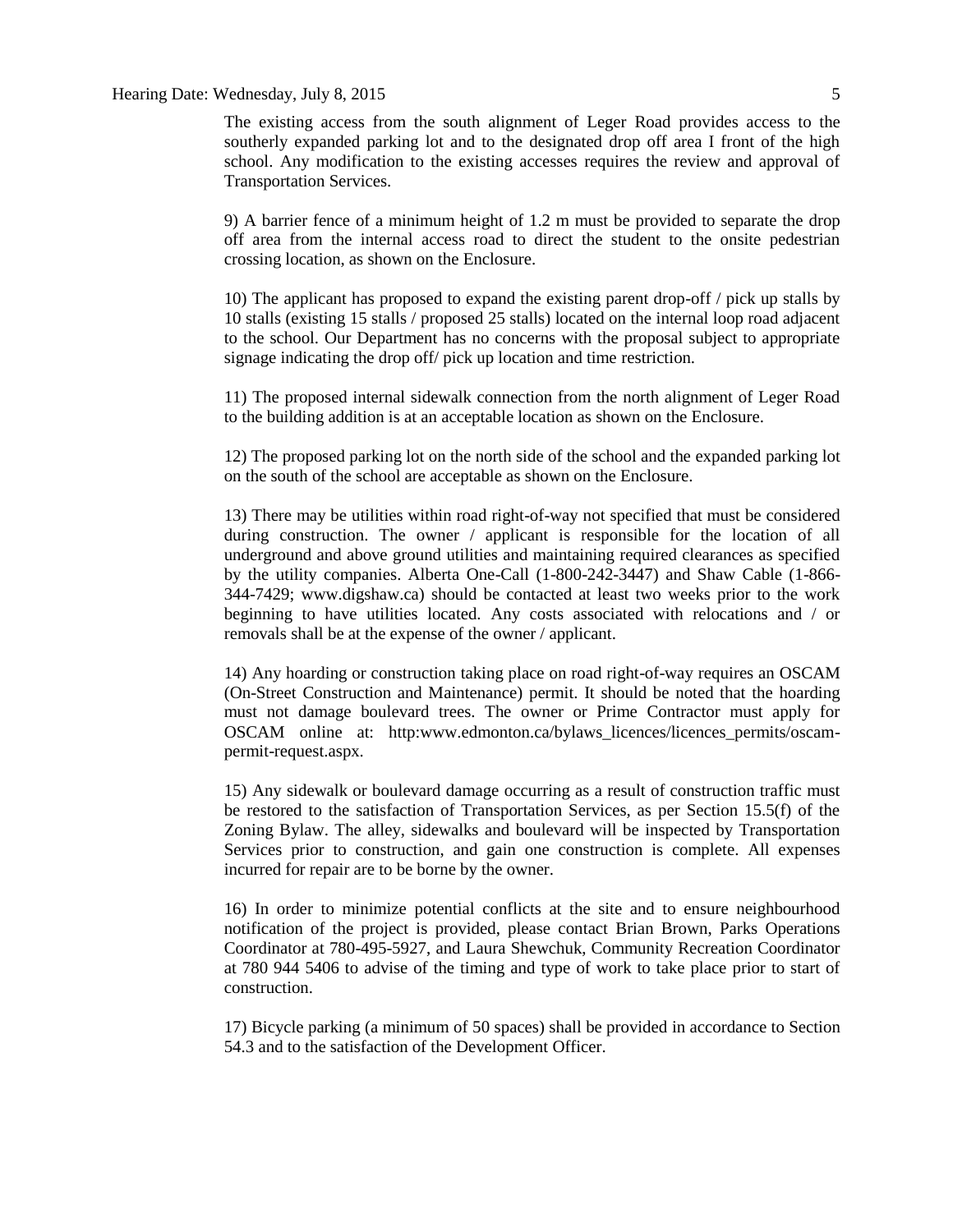18) The applicant/owner shall provide parking for People with Disabilities (a minimum of 5 spaces) in accordance to Section 54.1(3) and to the satisfaction of the Development Officer.

19) All activities or operations of the proposed development shall comply to the standards prescribed by the Province of Alberta pursuant to the Enviromental Protection and Enhancement Act and the regulations pertaining thereto.

20) All outdoor trash collection areas shall be located and screened to the satisfaction of the Development Officer in accordance with Sections 55(4)  $\&$  (5).

21) Landscaping shall be in accordance to the approved Landscape Plan, Section 55 and to the satisfaction of the Development Officer.

22) An approved Development Permit means that the proposed development has been reviewed only against the provisions of the Edmonton Zoning Bylaw. It does not remove obligations to conform with other legislation, bylaws or land title instruments such as the Municipal Government Act, the ERCB Directive 079, the Edmonton Safety Codes Permit Bylaw or any caveats, covenants or easements that might be attached to the Site.

23) This Development Permit is NOT valid until the Notification Period expires in accordance to Section 21.1. (Reference Section 17.1)

Notes:

a) Signs require separate Development Applications.

b) A Building Permit is Required for any construction or change in use of a building. For a building permit, and prior to the Plans Examination review, you require construction drawings and the payment of fees. Please contact the 311 Call Centre for further information.

c) The City of Edmonton does not conduct independent environmental checks of land within the City. If you are concerned about the suitability of this property for any purpose, you should conduct your own tests and reviews. The City of Edmonton, in issuing this Development Permit, makes no representations and offers no warranties as to the suitability of the property for any purpose or as to the presence or absence of any environmental contaminants on the property.

#### VARIANCES:

Section 54.4, Schedule 3(2) relaxed - The minimum number of required loading spaces from 6 to 2.

Notes:

- A variance was granted for this Development Permit pursuant to Sections 11.3 and 11.4.

- Subject to the right of appeal the permit is NOT VALID until the required Notification Period expires in accordance with Sections 21.1 and 17.1.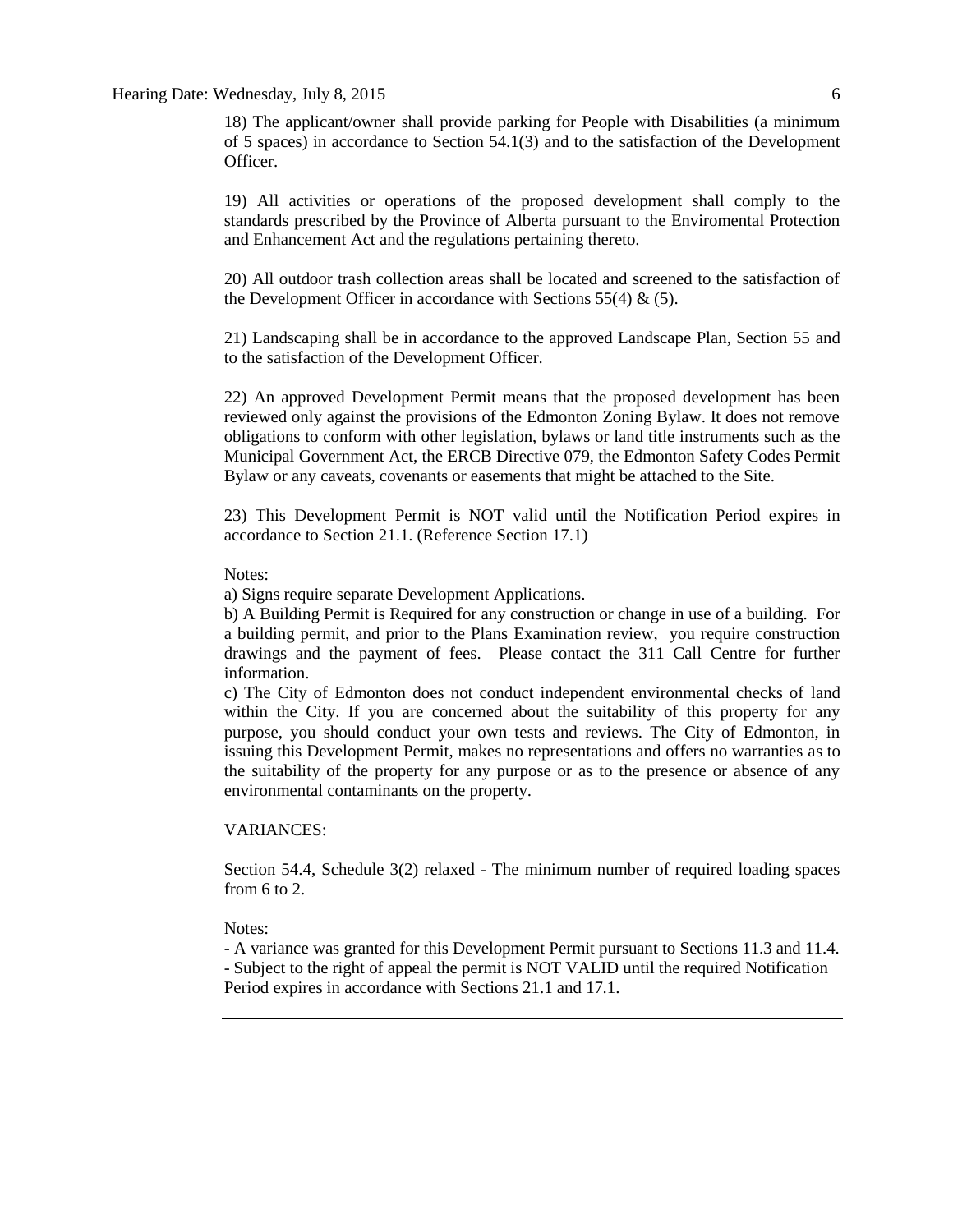#### APPELLANT'S SUBMISSION

#### Linda Gregory:

This appeal is made based on the following facts:

- It has been stated that in October 2014 plans for the proposed redevelopment were released to the public. As a resident affected by this proposed development there has never been any correspondence directed to the neighborhood directly impacted about the development, or consultation in any form, that I am aware of.
	- o In fact it was in July of 2014 that I first heard of the development from a small article somewhere, and I wrote to Mr. David Hancock then Premier of Alberta and former Education Minister, Mr. Nathan Ip (Edmonton Public School Trustee) and Mr. Bryan Anderson regarding the proposed development. Mr. Nathan Ip did call me but he knew very little and could offer me no information as to what was planned. He said he would get back to me. He did not. Mr. Bryan Anderson did respond to me but noted that it was a provincial responsibility and he could do nothing. Mr. David Hancock did not respond at all.
		- Copies of these letters are included in my submission.
	- o A redevelopment of this magnitude should have had some input from those residential properties impacted.
	- o Property values of residential properties directly abutting the school/parking will be negatively affected.
		- No one who purchased along the Park could have been aware at that time in 2008/2009 that this school expansion was planned.
- Traffic along Leger Way
	- o The following large projects in the neighborhood are currently creating , and once fully developed with hugely impact the amount of traffic along Leger Way, and create bottlenecks at Leger Gate and the intersection of Rabbit Hill Road:
		- Currently a new 60 unit condominium development is under construction at 625 Leger Way, potentially bringing into the neighborhood 120 new residents, plus visitors.
			- It is anticipated that the residents from this development will leave the building heading south/east on Leger Way either to turn south on Leger Gate or continue east to Rabbit Hill Road.
		- The Elementary Archbishop Joseph MacNeil School currently has approximately 600 students enrolled. At least twice per day, or more considering lunch, parents are driving into the neighborhood to deliver their children to school, or pick them up. The majority of parents must access the school through Leger Way. The teachers must also make their way to work. It is obvious that traffic during the morning and afternoon hours significantly increases with this traffic, with cars often speeding.
		- The target for student enrollment at Mother Mary Margaret High School on Leger Road is 850 pupils plus whatever the number of staff working at the school, bringing almost 1,000 bodies into the neighborhood each school day.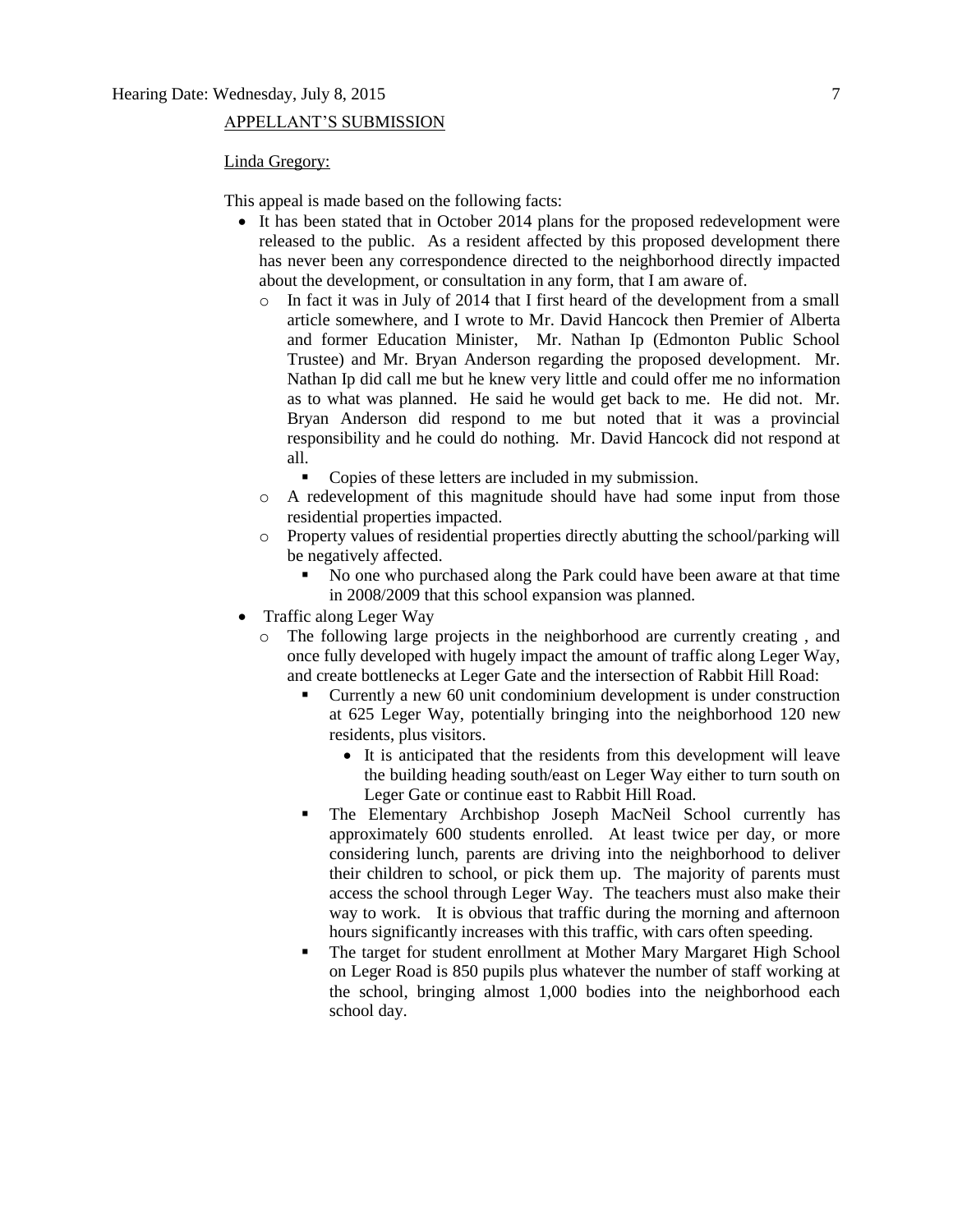- Lilian Osborne School currently has an enrollment of 1114 students and the targeted enrollment will be 1620. Currently this means that 1114 students plus whatever the numbers of staff work at the school make their way to Lillian Osborne, many with cars travelling along Leger Way or Leger Road. With an increase of approximately 500 students, plus an additional complement of staff, the traffic in the neighborhood will dramatically increase.
- o There are many small children in the neighborhood and the traffic along Leger Road is already hazardous with vehicles speeding.
- o With the addition of the theatre and evening events happening at the school, there will be increased traffic during off-peak hours.
- Parking
	- o Condo at 625 Leger Way Although there is underground parking for this development there will be a definite impact of on-street parking, even with the provision of on-site visitor parking.
	- o There are currently 136 existing parking stalls at Lillian Osborne School, but it is noted that parking permits are required for all these stalls, with the exception of visitor parking. Does this mean that in order to park in School Parking students must purchase a parking pass? This would be a discouragement for students to park in designated stalls causing increased parking along the side streets.
		- Today there were 59 cars parked along the street: 10 on Leger Way north of the Leger Road intersection, 10 along Leger Way south of the Leger Road intersection, 39 along Leger Road in front of Lillian Osborne School and 1 motorcycle. How many more cars will be parked in the neighborhood with the addition of 500 students it is anticipated that there will be many more cars on the street.
	- o The placement of the new parking lot is definitely detrimental to the residents living along the park. There are 5 homes which will back directly on to the parking lot.
		- During the winter with snow removal at the Transit Station, at Mother Mary Margaret School, at Archbishop Joseph MacNeil School, and at Lillian Osborne School, the incessant 'beep, beep, beep' of the snow removal equipment is heard throughout the night, affecting all residents living along the Park. With the addition of this parking lot so close to residential properties it is apparent that the quality of life for these residents will be negatively impacted.
		- Why was this parking lot not put on the other side of the school, or the existing parking lot further expanded toward  $23<sup>rd</sup>$  Avenue?
		- With the addition of the theatre and the spectre of concerts or events happening in the evening in this theatre, there also exists the possibility of further disturbances to the local residents in the evenings – noise, litter, traffic, etc.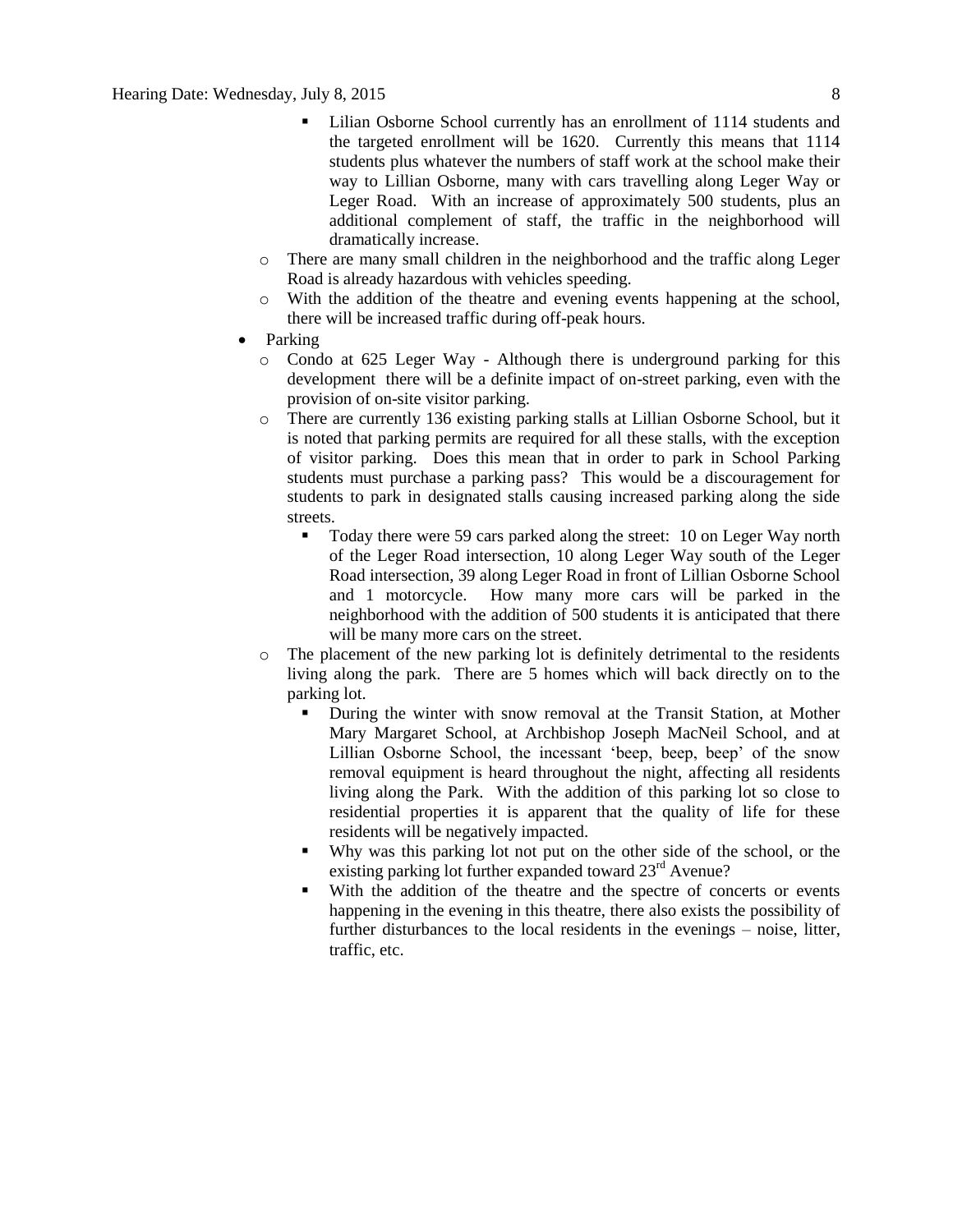- o Parking along Leger Way and Leger Road is restricted should a parking ban be enacted in the winter. It is obvious from 6 winters that I have lived on Leger Way, that by-law enforcement does not ticket or tow away cars parked along Leger Way. The plows come along and go around the cars, leaving windrows and unplowed areas. Students are notorious for ignoring rules, and with the potential to have additional cars parked on the street will the residents living along Leger Way have to deal with unplowed areas in front of their homes?
- $\circ$  The same as above applies to the spring street sweep the street sweeper will go around parked cars, leaving the neighborhood unsightly.
- Undesirable activity
	- o As a resident of Leger who frequently walks on the pathways throughout the neighborhood in the early evenings, it seems apparent to me that in the Terwillegar Rec Centre most westerly parking lot backing on to Terwillegar Drive (which is rather remote) nefarious activity is frequently occurring. One sees a lone male occupant sitting in a running car parked in the far side of the parking lot, and soon another car drives up and both males get out and appear to make some sort of transaction. I have seen this many times over the last couple of years.
		- There is a concern that given the remoteness of the proposed new parking lot especially after hours, butting right up to the residential properties, undesirable activities could occur, and the safety of the families could be compromised. These properties were purchased with the intent that the homes would be safe places to raise a family and putting an empty parking lot right outside the back door of these residents is unwise.
- Landscaping
	- o A perusal of the plans appears to indicate that VERY LITTLE new landscaping is planning for the school, with the exception at the front entrance facing the Terwillegar Rec Centre. It is almost as if the park is forgotten and there is no concern for the residents. It is shocking that the new parking lot would be designed without even creating a buffer for the residents.
	- $\circ$  It is understood that Leger Park is a City of Edmonton responsibility, but a good Corporate Citizen will take into consideration the good of the whole as well.
		- A sizeable chunk of recreation area will now be consumed by the new school, leaving only 2 soccer fields remaining. More recreational spaces need to be created not destroyed. Why was it necessary to expand the school horizontally, instead of adding vertically another 2 floors? Also there is room to the west of the school, between the Rec Centre and the school which is currently a dead space, where the school could have been expanded.
- Shed
	- o On the plans there is designated a shed which appears to be located at the south end of the new parking lot. What is the purpose of this shed, and why is there a heavy-duty concrete pad leading up to this shed? The storage of materials in this shed could very well impact the homes directly abutting the parking.
- Variance
	- o It is stated that a Variance was granted for this Development Permit. Explanation of the variance pursuant to Sections 11.3 and 11.4 needs to be explained.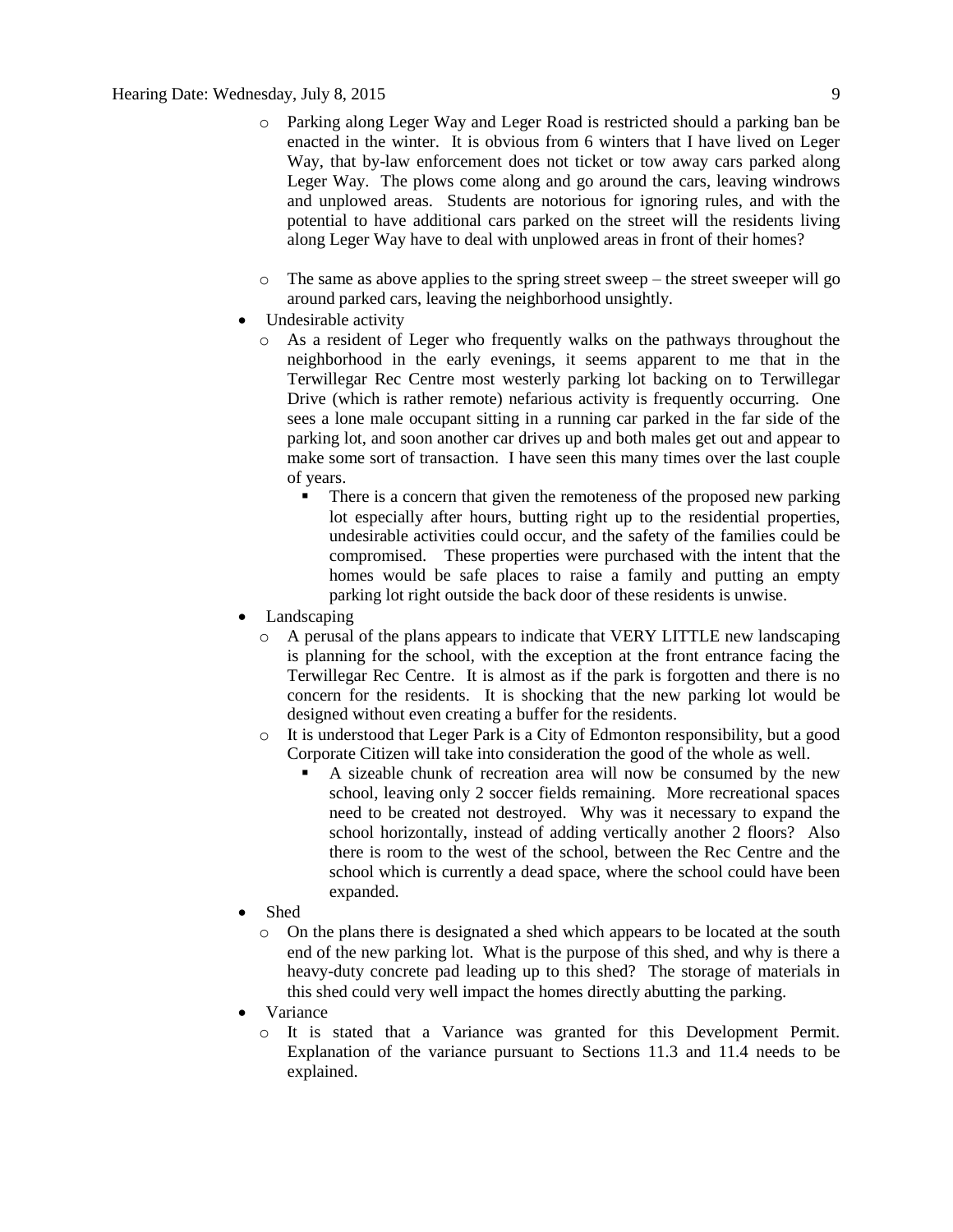#### Hearing Date: Wednesday, July 8, 2015 10

This may be a politically incorrect statement to make but it must be noted that the School Principal is Mrs. Janet Hancock, the wife of the Former Education Minister and Premier Mr. David Hancock. This statement in itself brings to light many questions about the decisions made for the enhancement of the school, with what appears to be no thought to the residents living along Leger Park, and no input requested from those residents.

Based on the above facts this letter is substantiation to the Development Appeal Application submitted by me. There are 3 pictures taken today at approximately 10:00 am illustrating student parking along both Leger Way north and south of the intersection of Leger Road, and along Leger Road in front of Lilian Osborne School and as well copies of 3 letters.

#### Sharon Pelletier:

I have no objection to the expansion of the school, only to the parking lot being developed behind it. Why can't the parking lot go towards 23 Avenue or towards the rec centre, where it doesn't impact residential properties. My children play in the green space behind our house and this will now become unsafe. Also, snow removal will have to occur in the middle of the night, affecting my children's rest, as their bedrooms back onto this parking lot. We already have interrupted sleep with snow removal at night. Please reconsider moving the parking lot only.

#### SUBDIVISION AND DEVELOPMENT APPEAL BOARD OFFICER'S COMMENTS

**Public Education Services** is a Permitted Use within the US Urban Services Zone, Section 510.2(5).

Under 7.8(10), **Public Education Services** means development which is publicly supported or subsidized involving public assembly for education, training or instruction purposes, and includes the administration offices required for the provision of such services on the same Site. This Use Class includes public and separate schools, community colleges, universities, and technical and vocational schools, and their administrative offices. This Use Class does not include Private Education Services and Commercial Schools

This application was approved by the Development Officer subject to conditions.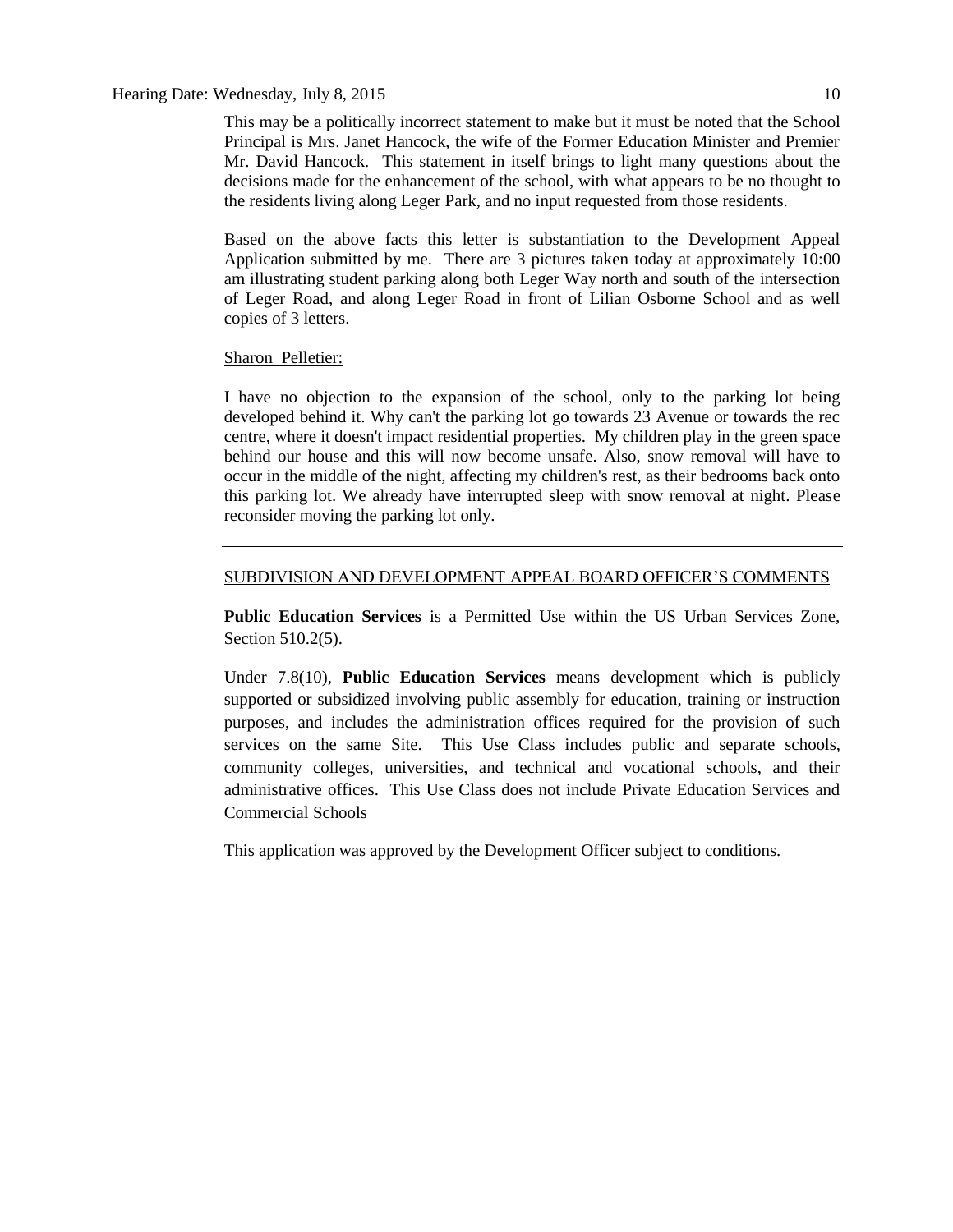Pursuant to Section 11.3 and 11.4 and subject to the right of appeal to the Subdivision and Development Appeal Board, Section 21.1, the Development Officer granted the following variance:

|    | Use of Building or Site                                             | <b>Total Floor Area of</b><br><b>Building</b> | Minimum Number<br>of loading Spaces<br>required |
|----|---------------------------------------------------------------------|-----------------------------------------------|-------------------------------------------------|
| 1. | Any development within                                              | Less than 465 $m2$                            | 1                                               |
|    | the Commercial or<br>Industrial Use Classes,                        | 465 m <sup>2</sup> to 2300 m <sup>2</sup>     | 2                                               |
|    | excluding Professional,                                             | Each addition 2300 $m2$                       | 1 additional                                    |
|    | Financial and Office                                                | or fractional thereof                         |                                                 |
|    | <b>Support Services</b>                                             |                                               |                                                 |
|    |                                                                     |                                               |                                                 |
| 2. | development within<br>Any                                           | Up to 2800 $m2$                               | 1                                               |
|    | Residential-Related,<br>the<br><b>Services</b><br>Basic<br>$\alpha$ | Each additional $2800 \text{ m}^2$            | 1 additional                                    |
|    | Community, Educational,                                             |                                               |                                                 |
|    | Recreational and Cultural                                           |                                               |                                                 |
|    | Service Use Classes and                                             |                                               |                                                 |
|    | Professional, Financial and                                         |                                               |                                                 |
|    | <b>Office Support Services</b>                                      |                                               |                                                 |
|    |                                                                     |                                               |                                                 |

Section 54.4, Schedule 4 provides the following with respect for loading spaces requirement

#### **The Development Officer determined the minimum number of required loading spaces is 6. The proposed development provides 2 loading spaces and granted a relaxation of 4 loading spaces.**

The decision of approval by the Development Officer has been appealed by adjacent property owners located at 645 Leger Way and 707 Leger Way.

Section 510.1 states the purpose of the Urban Services Zone is to provide for publicly and privately owned facilities of an institutional community service nature.

### NOTICE TO APPLICANT/APPELLANT

Provincial legislation requires that the Subdivision and Development Appeal Board issue its official decision in writing within fifteen days of the conclusion of the hearing. Bylaw No. 11136 requires that a verbal announcement of the Board's decision shall be made at the conclusion of the hearing of an appeal, but the verbal decision is not final nor binding on the Board until the decision has been given in writing in accordance with the Municipal Government Act.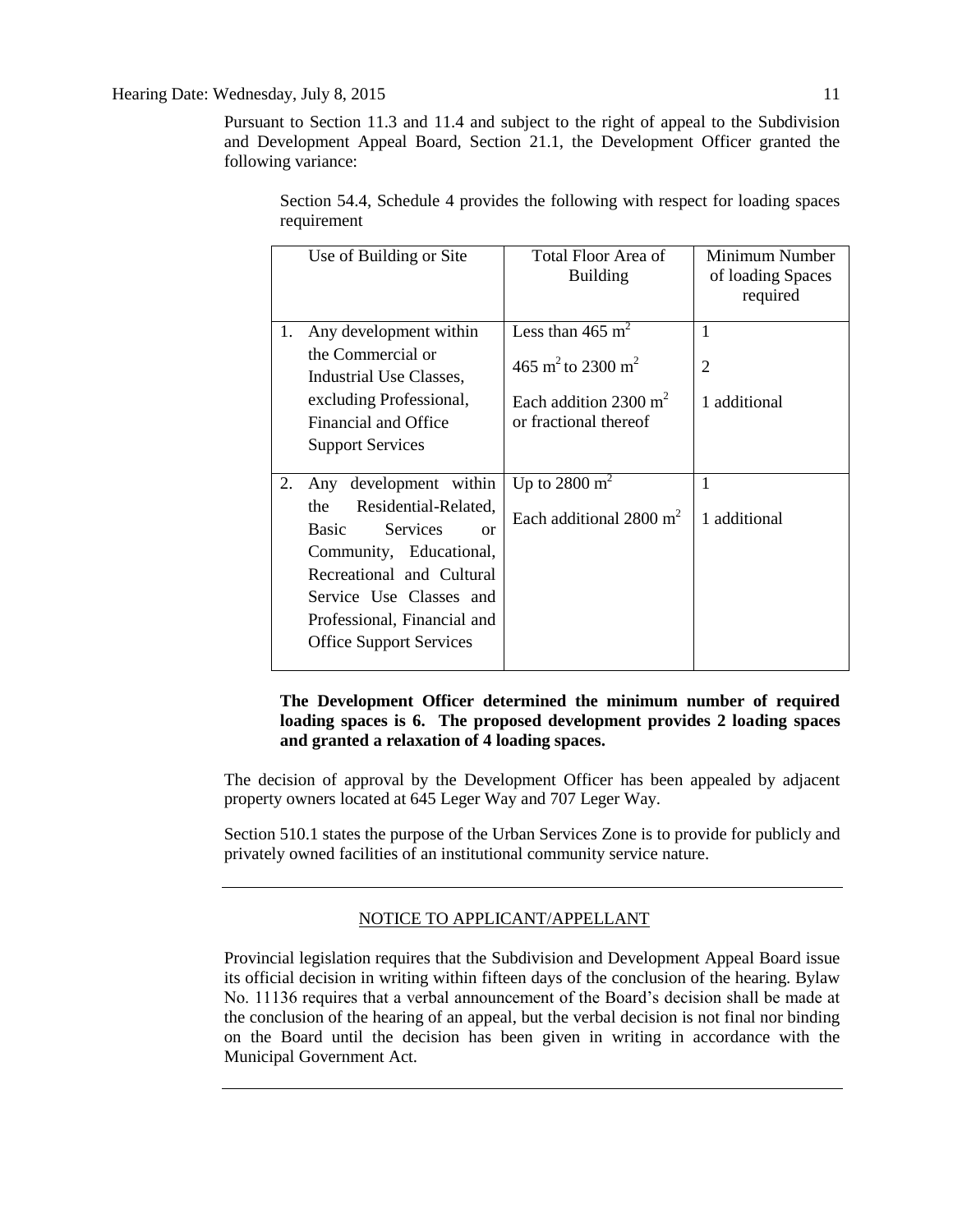

Site Location **General Example 2** File: SDAB-D-15-147 **SURROUNDING LAND USE DISTRICTS** N